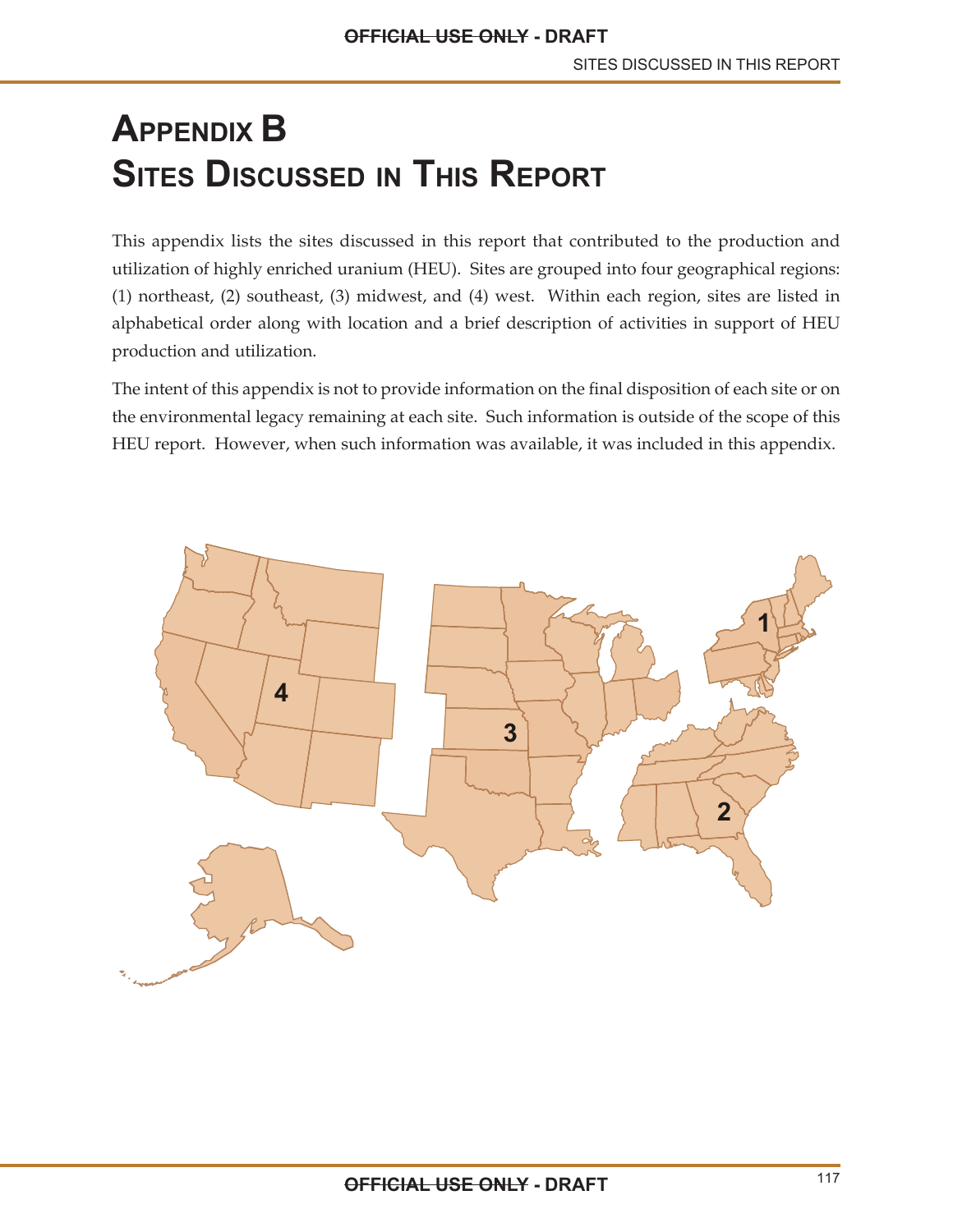# **NORTHEAST**



# **BETTIS ATOMIC POWER LABORATORY**

The Bettis Atomic Power Laboratory, established in 1948 near Pittsburgh, Pennsylvania, is engaged solely in research and development for design and operation of naval nuclear propulsion plants. Bettis operates the Naval Reactors Facility at the Idaho National Engineering and Environmental Laboratory. These facilities used HEU fuel in the design, construction, and testing of prototype reactors for the Naval Nuclear Propulsion Program.

#### **BROOKHAVEN NATIONAL LABORATORY**

The Brookhaven National Laboratory was established in 1947 in Upton, New York. The facilities at Brookhaven have been used primarily for research and training. The Brookhaven Medical Research Reactor, a light-water cooled, tank-type reactor, uses HEU as fuel. It reached initial criticality in 1959 and is used for medical purposes. The High Flux Beam Reactor at Brookhaven, which has been shut down, is a heavy water reactor that used HEU as fuel. It reached criticality in October 1965 and has been used for studies in chemistry, physics, materials science, medicine, and biology.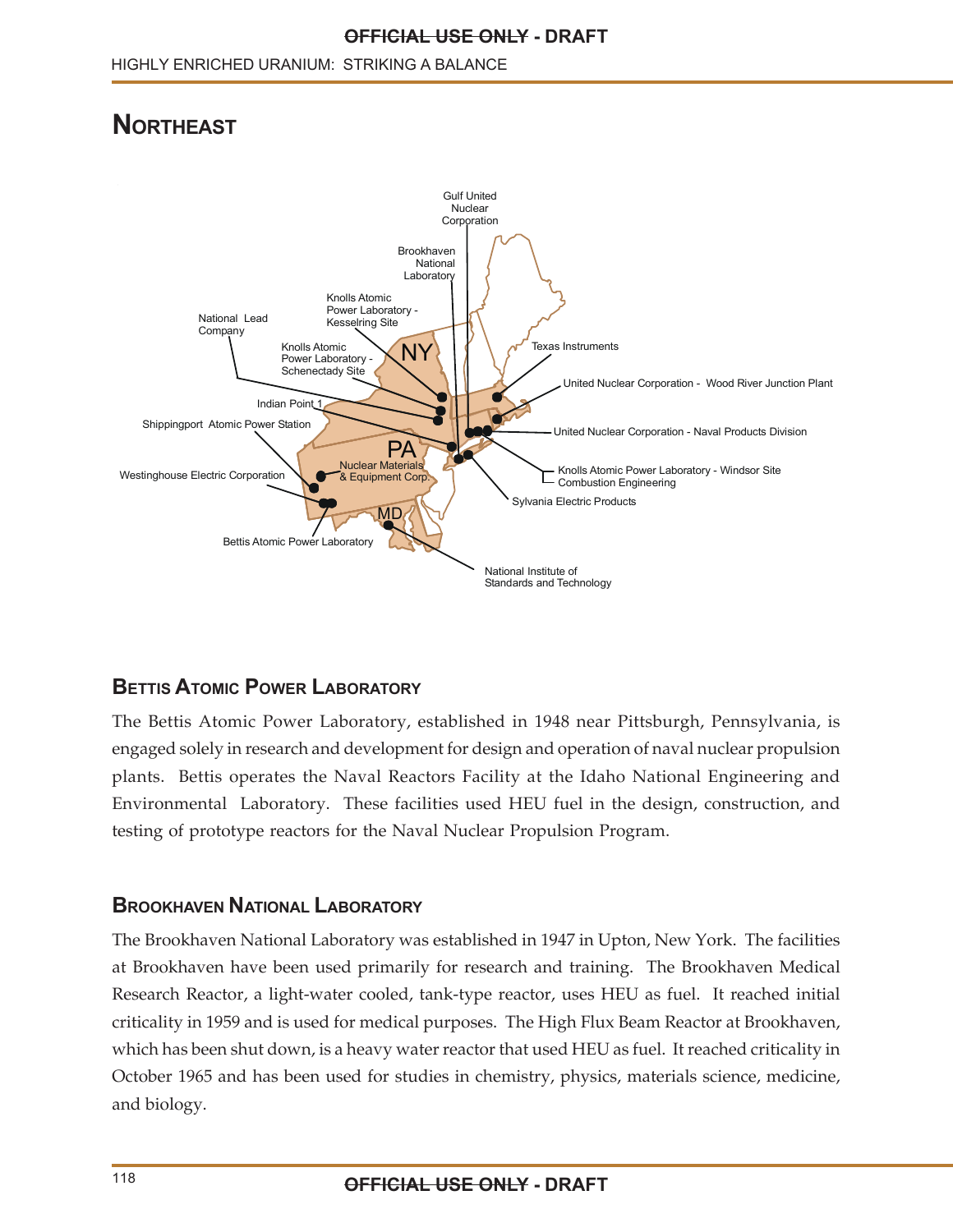# **COMBUSTION ENGINEERING**

Combustion Engineering, located in Windsor, Connecticut, began designing a submarine nuclear power plant facility for the AEC in 1955, which ultimately led to the manufacture, assembly, testing, and operation of the S1C Prototype Reactor Facility. Work for the AEC also included the fabrication of HEU fuel elements for the reactor facility. These activities continued through 1967.

# **GULF UNITED NUCLEAR CORPORATION**

Gulf United Nuclear Corporation, located in New Haven, Connecticut, fabricated uranium fuel from the late 1960s to the mid-1970s. In 1976, the site was decommissioned.

#### **INDIAN POINT 1**

The Indian Point Nuclear Power Station, Unit #1, was a pressurized water reactor, owned and operated by the Consolidated Edison Company. It began operation in 1962 and was located on the Hudson River in Buchanan, New York, approximately 35 miles north of New York City. The first reactor core used HEU and thorium fuel and was subsequently reprocessed at the Nuclear Fuel Services facility in West Valley, New York, in 1969. In 1974, Indian Point 1 was permanently shut down.

# **KNOLLS ATOMIC POWER LABORATORY**

The Knolls Atomic Power Laboratory (KAPL), established in 1947, is engaged solely in research and development for the design and operation of naval nuclear propulsion plants. The KAPL has sites at Windsor, Connecticut (known as the KAPL - Windsor Site); and Niskayuna (known as the KAPL - Schenectady Site) and West Milton (known as the KAPL - Kesselring Site), New York. These facilities used HEU fuel in the design, construction, and testing of prototype reactors for the Naval Nuclear Propulsion Program.

# **NATIONAL INSTITUTE OF STANDARDS AND TECHNOLOGY**

The National Institute of Standards and Technology (NIST), formerly known as the National Bureau of Standards, is located in Gaithersburg, Maryland, and has a research reactor owned by the U.S. Department of Commerce. Since the 1960s, this research reactor has focused on research activities directed towards the establishment of measurements and standards. The NIST research reactor uses HEU fuel enriched to 93 percent uranium-235 and provides a neutron source for industry researchers and scientists.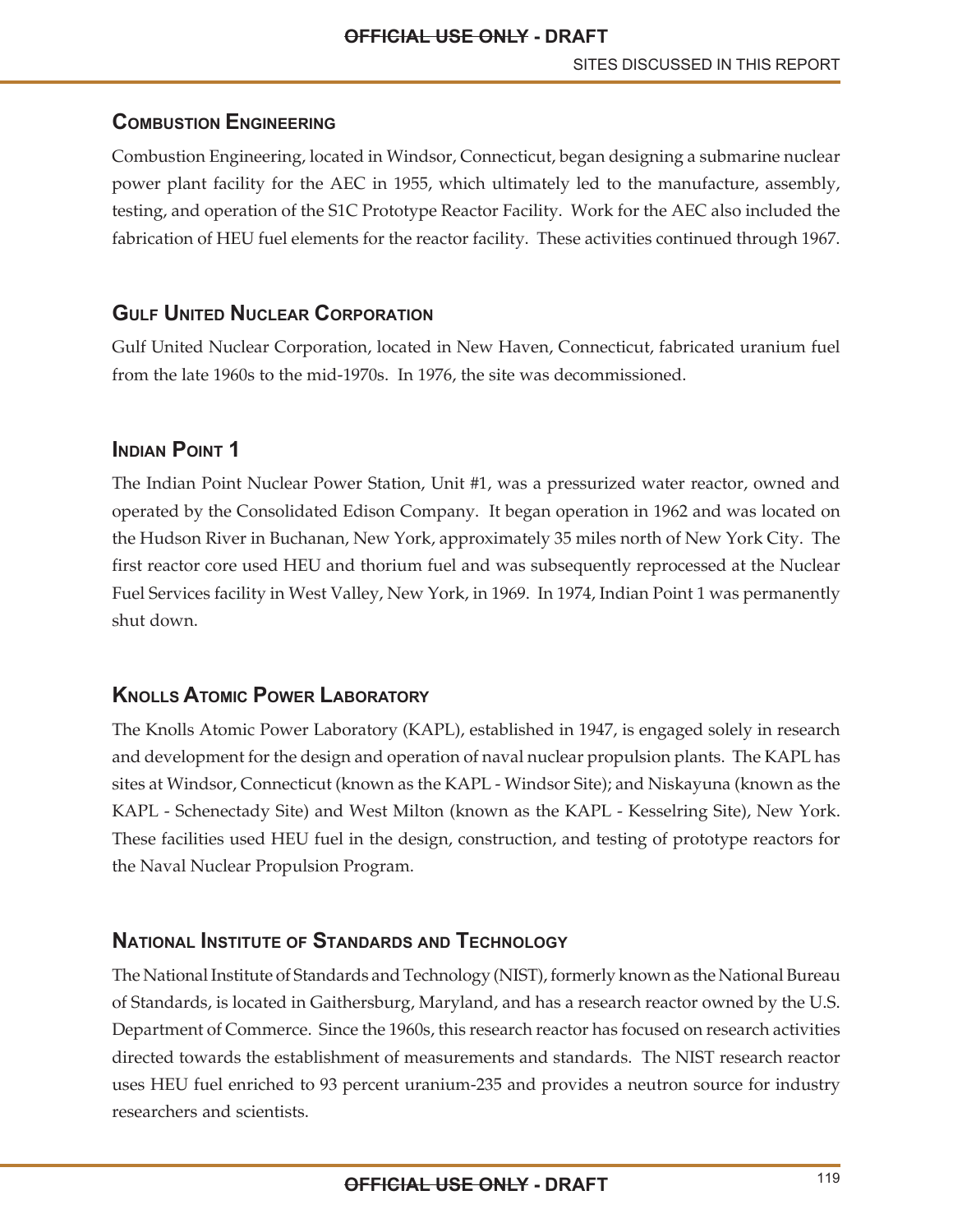#### **NATIONAL LEAD COMPANY**

The National Lead Company, located in Albany, New York, began manufacturing uranium products in the 1950s. Work at the site included production of uranium metal, oxides and compounds from uranium hexafluoride, fabrication of uranium fuels, and chemical processing of nonirradiated uranium scrap. HEU activities at the site continued through the early 1970s. As of the date of this report, the site is undergoing environmental restoration.

#### **NUCLEAR MATERIALS AND EQUIPMENT CORPORATION**

The Nuclear Materials and Equipment Corporation (NUMEC) began operation of the uranium fuel fabrication plant, in Apollo, Pennsylvania, in 1957. From 1967 to 1971, the Atlantic Richfield Company was the operator. In 1971, the Babcock and Wilcox (B&W) Company became the owner of the site. The primary operation at the facility was the chemical conversion of both low- and highly enriched uranium hexafluoride (UF $_{\rm e}$ ) gas into uranium dioxide (UO $_{\rm 2}$ ) and other uranium materials for use by the Government and nuclear power industry. On April 15, 1997, the U.S. Nuclear Regulatory Commission (NRC) announced its release of the Apollo site and its removal from the NRC Site Decommissioning Management Plan.

#### **SHIPPINGPORT ATOMIC POWER STATION**

The Shippingport Atomic Power Station, located in Shippingport, Pennsylvania, was the first large-scale nuclear power electrical generating plant in the United States. This plant achieved criticality and began full power operation in December 1957. Shippingport was a pressurized water reactor that used HEU as fuel. The primary objective of the Shippingport plant was to advance reactor technology and develop information useful in the design and operation of nuclear power plants. Owned by DOE, the plant was shut down on October 1, 1982, and decommissioning was completed in December 1989.

# **SYLVANIA ELECTRIC PRODUCTS**

The Sylvania Electric Products, Sycor Division, was located in Hicksville, New York. Sylvania fabricated uranium fuels from the mid-1950s to the mid-1960s.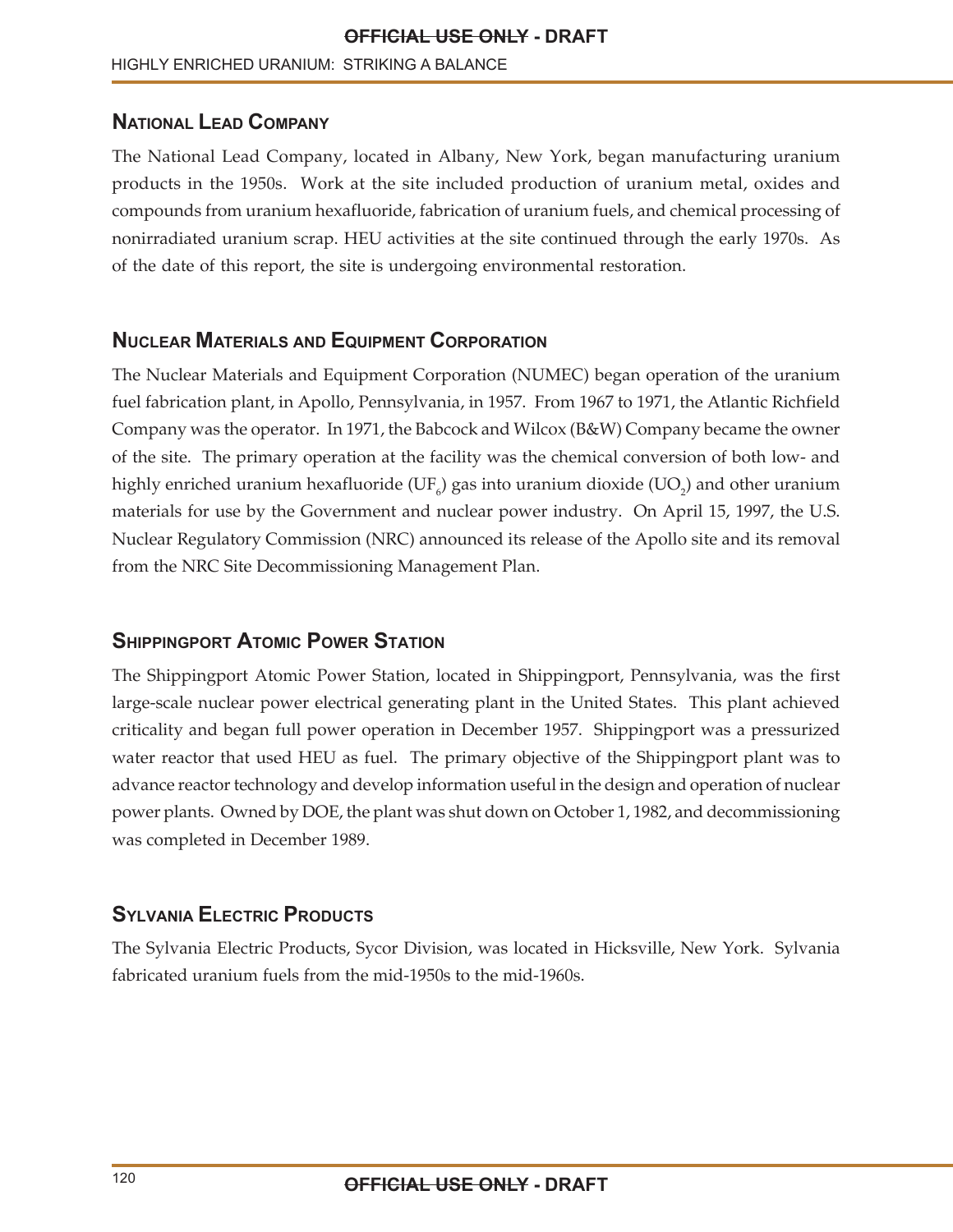# **TEXAS INSTRUMENTS**

Texas Instruments, Inc., originally established in 1952 as Metal and Controls, Inc., was located in Attleboro, Massachusetts. In 1959, Metal and Controls, Inc. merged with Texas Instruments. From 1952 through 1965, Texas Instruments fabricated uranium fuel elements for the Naval Nuclear Propulsion Program. During the period 1965 through 1981, the Texas Instruments facility fabricated fuel for the High Flux Isotope Reactor at ORNL and other Government-owned research reactors. The facility began cleanup of uranium contamination in 1981, after operational activities ceased. Decontamination and decommissioning was concluded at the facility in February 1997, and the NRC license has since been terminated.

# **UNITED NUCLEAR CORPORATION, NAVAL PRODUCTS DIVISION**

The United Nuclear Corporation (UNC) Naval Products Division began fabricating reactor fuel elements in the 1950s for the Naval Nuclear Propulsion Program at the Montville, Connecticut, facility. This facility was authorized for the fabrication and inspection of unclad fuel components, incapsulation of the fuel into corrosion-resistant materials, and the assemblage of these into larger components or into reactor cores. In 1990, UNC began performing decontamination and decommissioning activities while concurrently completing work on existing contracts.

# **UNITED NUCLEAR CORPORATION, WOOD RIVER JUNCTION PLANT**

The UNC Recovery Systems facility, located in Wood River Junction, Rhode Island, began processing scrap material in 1964 to recover enriched uranium. This material consisted primarily of nonirradiated uranium; however, some slightly irradiated fuel from zero power reactors was also processed. Uranium-235 enrichments in the scrap material ranged from a few percent to greater than 90 percent. Processing operations continued until 1980, when UNC terminated operations and initiated decommissioning. Decommissioning was completed, and the license was terminated in September 1995.

# **WESTINGHOUSE ELECTRIC CORPORATION**

The Westinghouse Electric Corporation is located in the Pittsburgh, Pennsylvania area. From the mid-1950s to the late 1960s, Westinghouse was involved in several projects that utilized HEU, including the Naval Nuclear Propulsion Program and the Nuclear Engine for Rocket Vehicle Application (NERVA) program. The company designed reactor cores and fabricated fuel elements for naval reactors. The Astronuclear Laboratory of Westinghouse was involved in developing nuclear rocket engine technology as part of the NERVA program, which ended in 1971.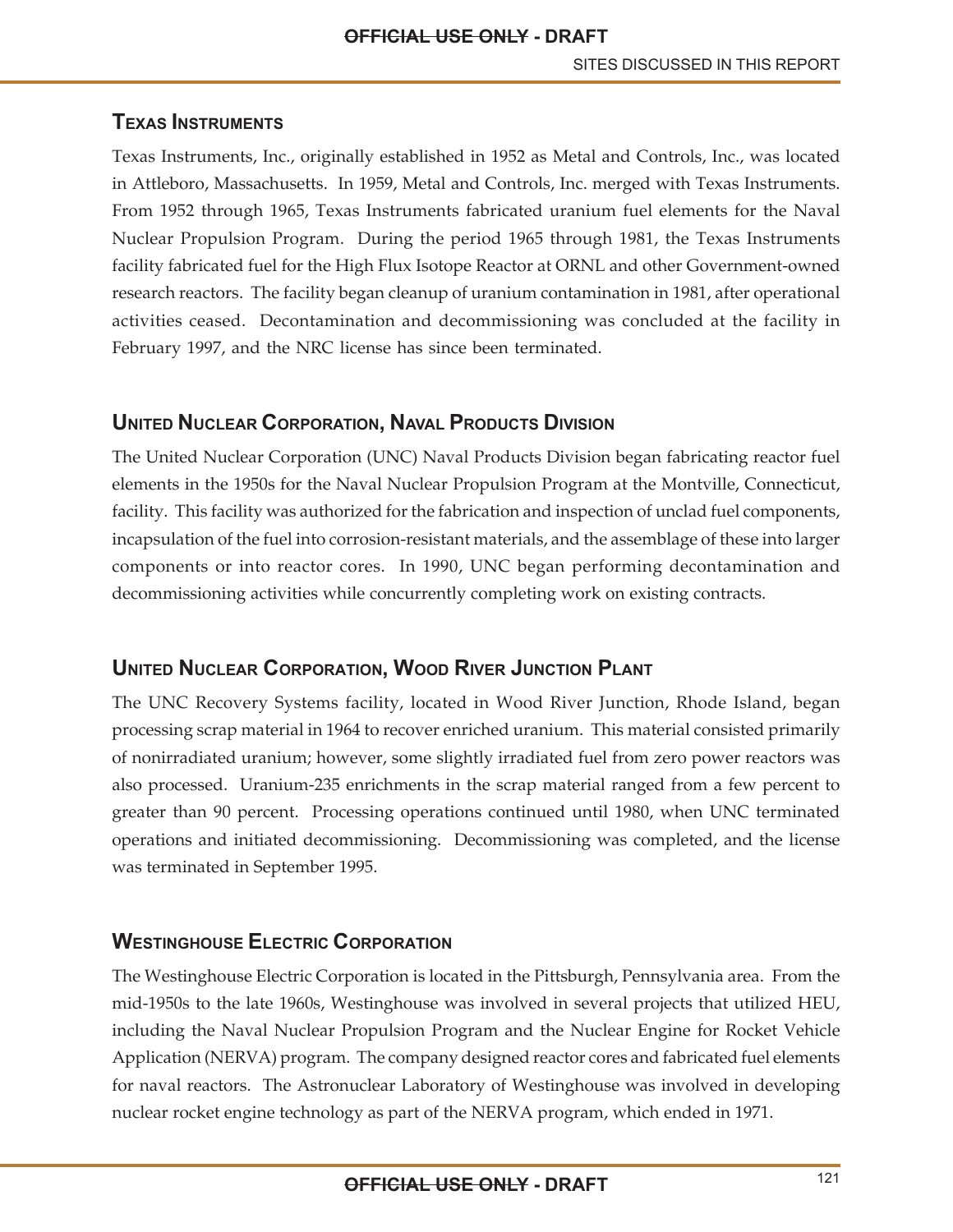#### **OFFICIAL USE ONLY - DRAFT**

# **SOUTHEAST**



#### **BWX TECHNOLOGIES**

BWX Technologies, Inc. (BWXT), formerly the Babcock and Wilcox (B&W) Company, Naval Nuclear Fuel Division (NNFD) facility is located approximately five miles east of Lynchburg, Virginia. Beginning in 1956 and continuing through today, BWXT NNFD has been manufacturing enriched uranium nuclear reactor fuel for research purposes and naval propulsion reactors. The fuel production cycle at this facility begins with either uranium metal or oxide (or uranium in a form provided by a fuel vendor) and ends up with fuel elements and/or reactor cores for use by the customer.

# **FORT BELVOIR**

Fort Belvoir, located in Springfield, Virginia, was the headquarters of the Army Nuclear Power Program (ANPP). This program was initiated in 1954, and during its lifetime, it designed, constructed, operated, and deactivated nine nuclear power plants as described in Appendix D of this report. By 1977, due to changing military requirements and funding limitations, major program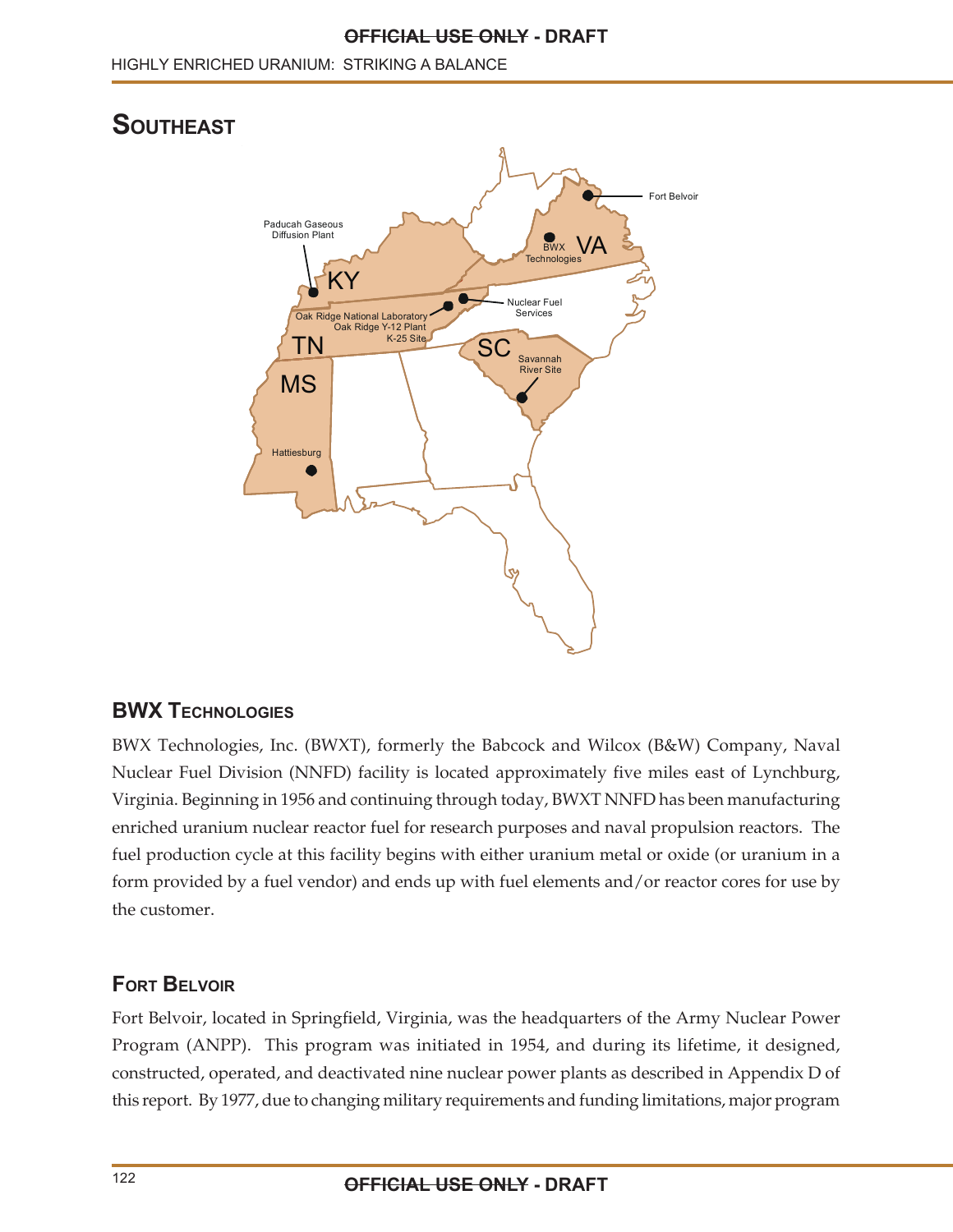activities ceased when the last ANPP facility was deactivated. Oversight responsibility for deactivated ANPP facilities rests with the U.S. Army Nuclear and Chemical Agency (USANCA) located at Ft. Belvoir.

#### **HATTIESBURG, MISSISSIPPI**

In October 1964 and December 1966, two underground nuclear tests were conducted in Hattiesburg, Mississippi, to evaluate the seismic response of salt deposits to nuclear explosives. The first test, named Project Salmon, had a yield of 5.3 kilotons and was part of the Vela Uniform Program. The second test, named Project Sterling, had a yield of 380 tons and was also part of the Vela Uniform.

# **K-25 SITE**

The K-25 Site is located approximately eight miles west of Oak Ridge, Tennessee. It was established in 1943 and was originally known as the Oak Ridge Gaseous Diffusion Plant. The K-25 Site was the first of three gaseous diffusion plants built to perform large-scale separation and enrichment of uranium, and one of two to supply HEU for nuclear weapons. Operations ceased in 1985, and the site was permanently shut down in 1987. The site currently is a center for applied technology and operates waste treatment and storage facilities under the DOE environmental management program.

#### **NUCLEAR FUEL SERVICES**

The Nuclear Fuel Services, Inc. (NFS) facility is approximately 0.5 miles southwest Erwin, Tennessee. Beginning in the early 1960s, this facility manufactured HEU for DOE, the Naval Nuclear Propulsion Program, and other customers, and recovered enriched uranium from process scrap. The basic processing services consisted of recovery and purification of uranium from heterogeneous scrap materials generated both onsite and from offsite customers. The facility is still operating.

#### **OAK RIDGE NATIONAL LABORATORY**

The Oak Ridge National Laboratory (ORNL), originally known as Clinton Laboratories, was established in 1943 to pioneer a method for producing and separating plutonium. The High Flux Isotope Reactor at ORNL achieved initial criticality in 1965 and utilized 93 percent HEU. The Oak Ridge Research Reactor at ORNL, which also used HEU fuel, achieved initial criticality in 1958 and was shut down in 1987. Today, the multiprogram laboratory is responsible for the development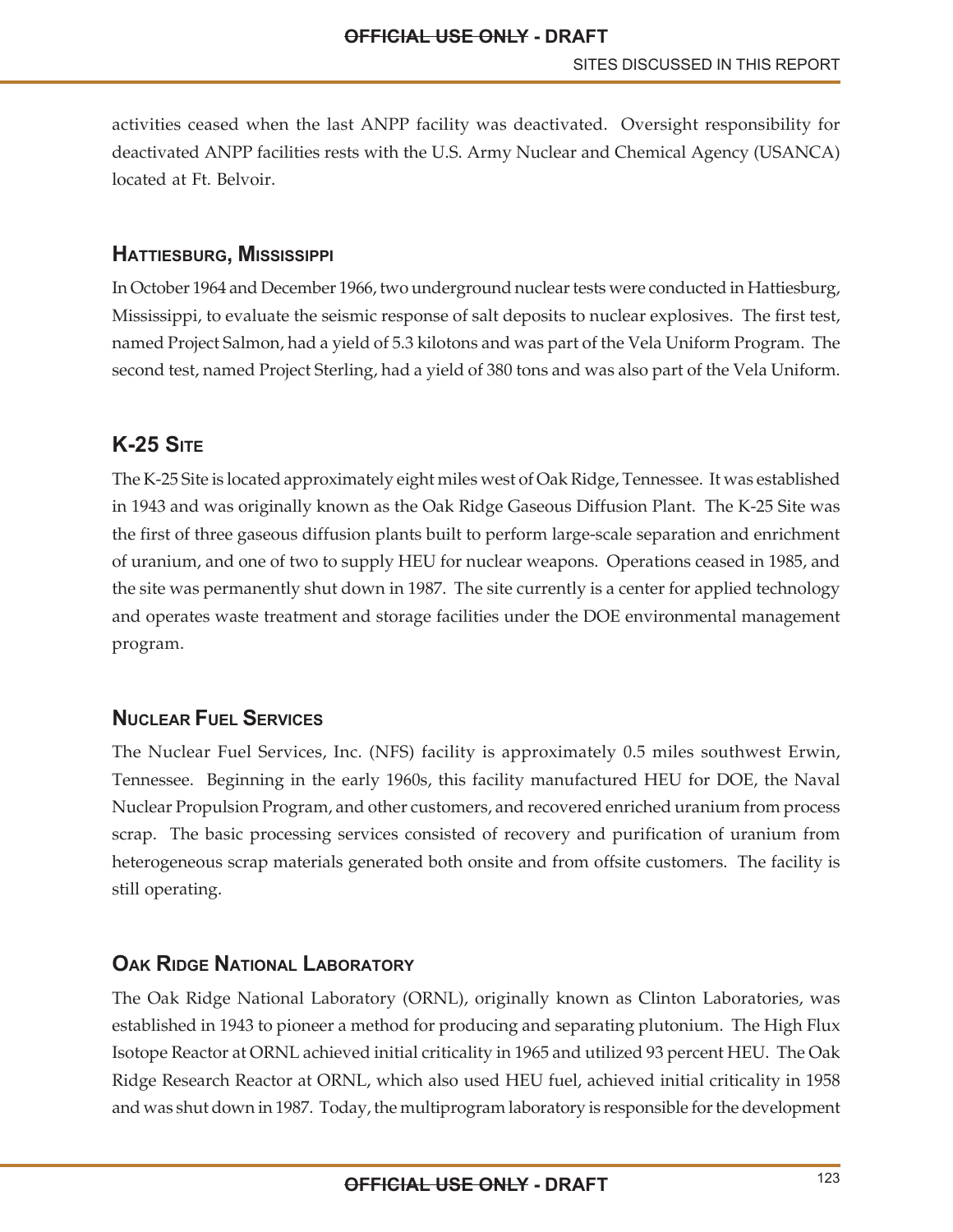of new energy sources, technologies and materials, and for advancing knowledge in the biological, computational, environmental, radiochemical, physical, and social sciences.

# **PADUCAH GASEOUS DIFFUSION PLANT**

The Paducah Gaseous Diffusion Plant, near Paducah, Kentucky, was established in 1951 and was the second gaseous diffusion plant constructed. It produced massive quantities of uranium enriched to about 1.0 percent uranium-235 (low enriched uranium). This material was shipped from Paducah to the Portsmouth Gaseous Diffusion Plant and the K-25 Site for further enrichment. In 1993, management of the Paducah Plant was transferred to the United States Enrichment Corporation (USEC). USEC was created by Congress in the Energy Policy Act of 1992 in an attempt to transform DOE's uranium enrichment enterprise into a profitable business. As part of this activity, the Paducah Gaseous Diffusion Plant produces enriched uranium for civilian power reactors.

# **SAVANNAH RIVER SITE**

The Savannah River Site (SRS), formerly known as the Savannah River Plant, is located near Aiken, South Carolina. SRS was established in 1950 to produce nuclear materials (primarily plutonium and tritium) for national defense. The major nuclear facilities at SRS include fuel and target fabrication facilities, nuclear material production reactors, chemical separation plants used for recovery of plutonium and uranium isotopes, a uranium fuel processing area, and the Savannah River Technology Center, which provides process support. During times of full operation, HEU was shipped from the Y-12 Plant to SRS where it was fabricated into fuel for the production reactors. Residual HEU was recovered from fission products and recycled.

# **Y-12 PLANT**

Located in Oak Ridge, Tennessee, the Y-12 Plant was established in 1943 as part of the Manhattan Project. The site's first mission was the separation of uranium-235 from natural uranium using electromagnetic separation. The Y-12 Plant is the primary receiver, processor, and interim storage site of HEU, where material from disassembled warheads is shipped from the weapons stockpile to the Plant. Additionally, the Y-12 Plant continues to maintain the capability to fabricate materials (i.e., HEU) into components, inspect and certify the components, and produce weapons subassemblies from the components. The Y-12 Plant also performs some stockpile surveillance activities to ensure reliability of the nuclear weapons stockpile.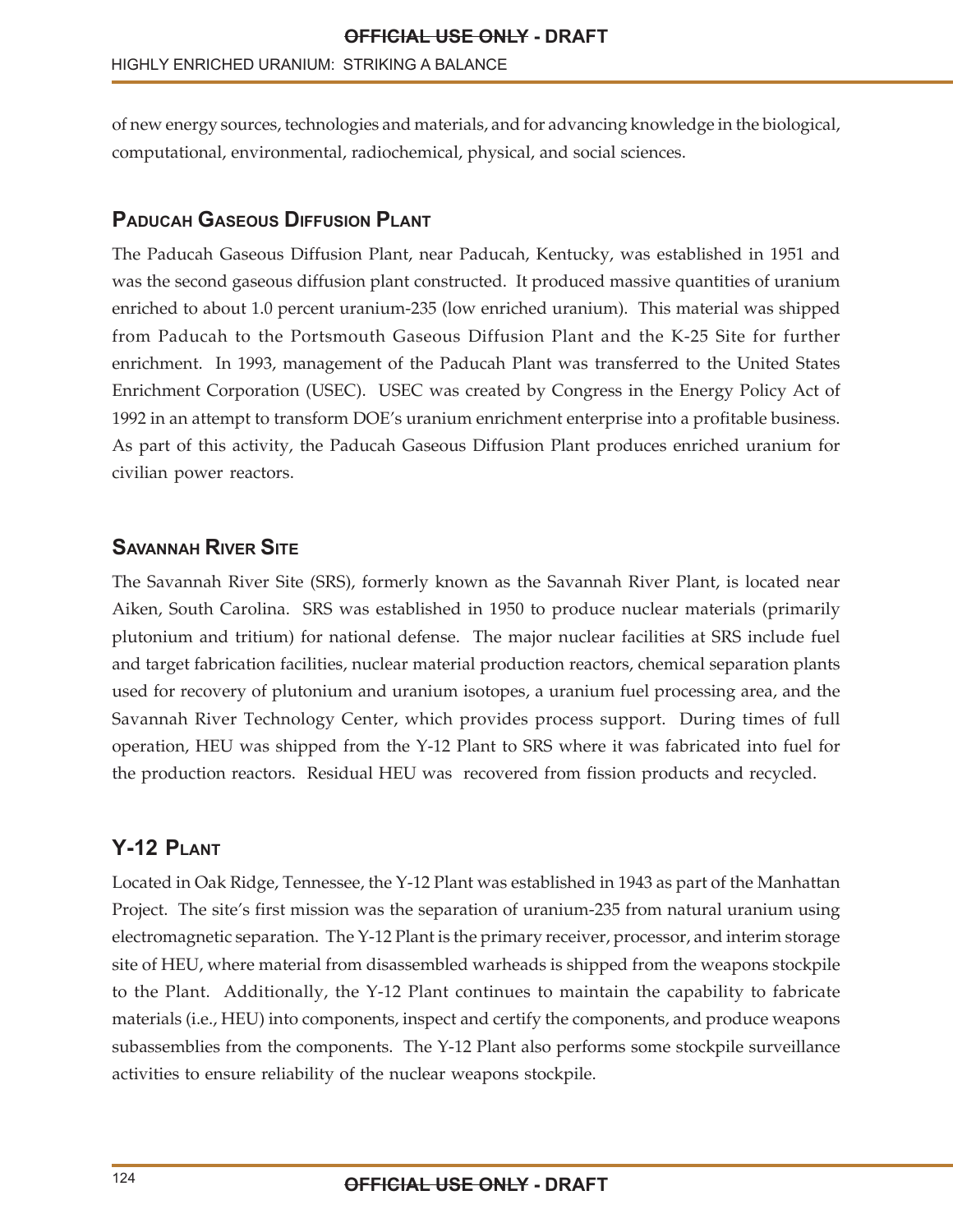

# **ARGONNE NATIONAL LABORATORY - EAST**

Argonne National Laboratory - East was established in 1946 near Chicago, Illinois. The laboratory conducts many missions, including basic research in energy and environmental technologies, computing and communications, biotechnology, and manufacturing technology. Argonne also conducts nuclear chemistry research and conducts small-scale demonstrations of advanced technology systems.

#### **DIAMOND ALKALI COMPANY**

Diamond Alkali Company (also known as Diamond Magnesium Company) was located in Painesville, Ohio. In the early to mid-1960s, Diamond Alkali processed uranium-coated particles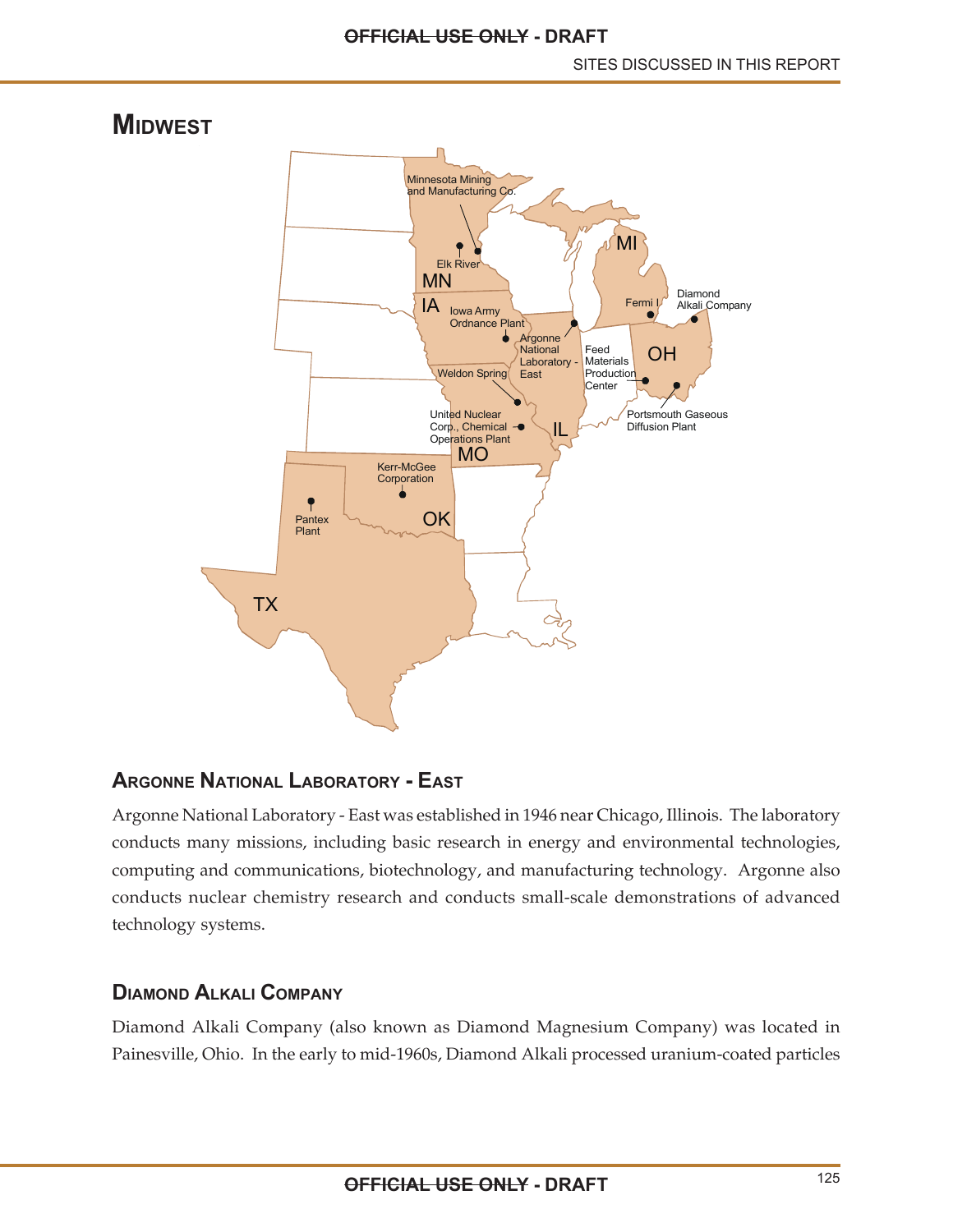from uranium hexafluoride. As of September 1996, the site was owned by the Uniroyal Chemical Company and was undergoing environmental restoration.

#### **ELK RIVER REACTOR**

The Elk River Reactor, located in Elk River, Minnesota, was a 58-megawatt thermal boiling water reactor that used HEU fuel and was operated by the Rural Cooperative Power Association. The operating license was issued in 1962, and the plant was shut down in 1968. In 1974, the reactor was dismantled and removed from the site.

#### **ENRICO FERMI ATOMIC POWER PLANT, UNIT 1**

The Enrico Fermi Atomic Power Plant, Unit 1, also known as Fermi I, is located in Lagoona Beach, Michigan. Fermi I is a 200-megawatt thermal sodium-cooled fast reactor. Its operating license was granted in 1963, and the plant was shut down in 1972.

# **FEED MATERIALS PRODUCTION CENTER (FERNALD)**

The Feed Materials Production Center (currently known as the Fernald Environmental Management Project), is located 18 miles northwest of Cincinnati, Ohio. The site was established in 1951 to produce uranium metal. The mission at Fernald includes the removal or dispositioning of all site materials, decommissioning and decontaminating all site buildings and facilities, and returning the site to public use.

#### **IOWA ARMY ORDNANCE PLANT**

The Iowa Army Ordnance Plant, in Burlington, Iowa, was established in 1947 primarily as a weapons assembly facility. This facility also manufactured high-explosive components for nuclear weapons from 1947 to 1975. In 1975, functions at the Burlington plant were transferred to the Pantex Plant, which remains the DOE's sole facility for weapon assembly, modification and dismantlement to the present day.

#### **KERR-MCGEE CORPORATION**

The Kerr-McGee Corporation facility is located near Crescent, Oklahoma. This facility was operational from 1966 to 1975 and was operated by subsidiaries of Kerr-McGee Industries, Inc.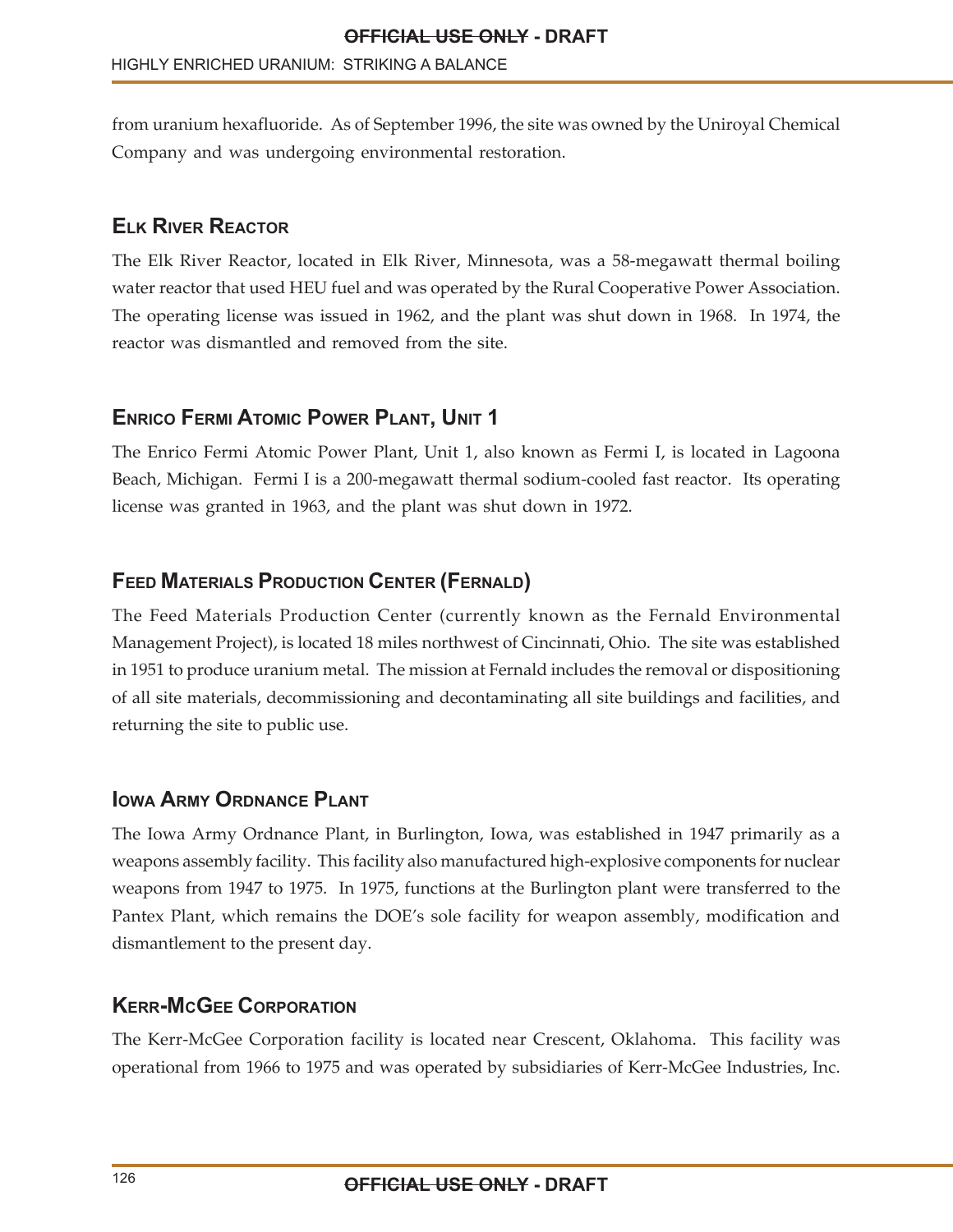under an AEC license. There were two plants operating under NRC licenses: a Mixed Oxide Fuel Fabrication Plant and a Uranium Plant, which produced enriched uranium fuel. As of September 1996, this facility was included as part of the Nuclear Regulatory Commission (NRC) Site Decommissioning Management Plan and was in the final stages of decommissioning.

#### **MINNESOTA MINING AND MANUFACTURING**

Minnesota Mining and Manufacturing (3M), located in St. Paul, Minnesota, fabricated uranium fuel elements in the early to mid-1960s. As of September 1996, this site was included as part of the NRC Site Decommissioning Management Plan and was undergoing decommissioning activities.

#### **PANTEX PLANT**

The Pantex Plant (formerly known as the Pantex Army Ordnance Plant), in Amarillo, Texas, was first used by the U.S. Army for loading conventional ammunition shells and bombs from 1942 to 1945. In 1951, the AEC began rehabilitating the plant for nuclear weapons operations. In the past, the Pantex Plant was primarily responsible for the fabrication of nonnuclear highexplosive components for nuclear weapons and for the assembly and final delivery of nuclear warheads to the Department of Defense. The Pantex Plant's mission includes the fabrication of chemical high explosives for nuclear weapons; assembly, disassembly, maintenance, and surveillance of nuclear weapons in the stockpile; dismantlement of nuclear weapons being retired from the stockpile; and interim storage of plutonium components from dismantled weapons. Weapons activities involve the handling (but not processing) of uranium, plutonium, and tritium compounds, as well as a variety of nonradioactive hazardous or toxic chemicals.

#### **PORTSMOUTH GASEOUS DIFFUSION PLANT**

The Portsmouth Gaseous Diffusion Plant is located approximately 20 miles north of Portsmouth, Ohio, and approximately 4 miles southwest of Piketon, Ohio. The Plant was established in 1951 and was the last of the three gaseous diffusion plants constructed to enrich uranium. The primary mission of the site was to produce HEU for use in nuclear weapons. In the 1960s, it began serving the commercial nuclear power industry. In 1964, Portsmouth ceased producing HEU directly for nuclear weapons. From 1964 until production of HEU was terminated in 1992, the HEU produced at Portsmouth was provided for the Naval Nuclear Production Program. In 1993, management of the Portsmouth Gaseous Diffusion Plant was transferred to the USEC. USEC was created by Congress in the Energy Policy Act of 1992 in an attempt to transform DOE's uranium enrichment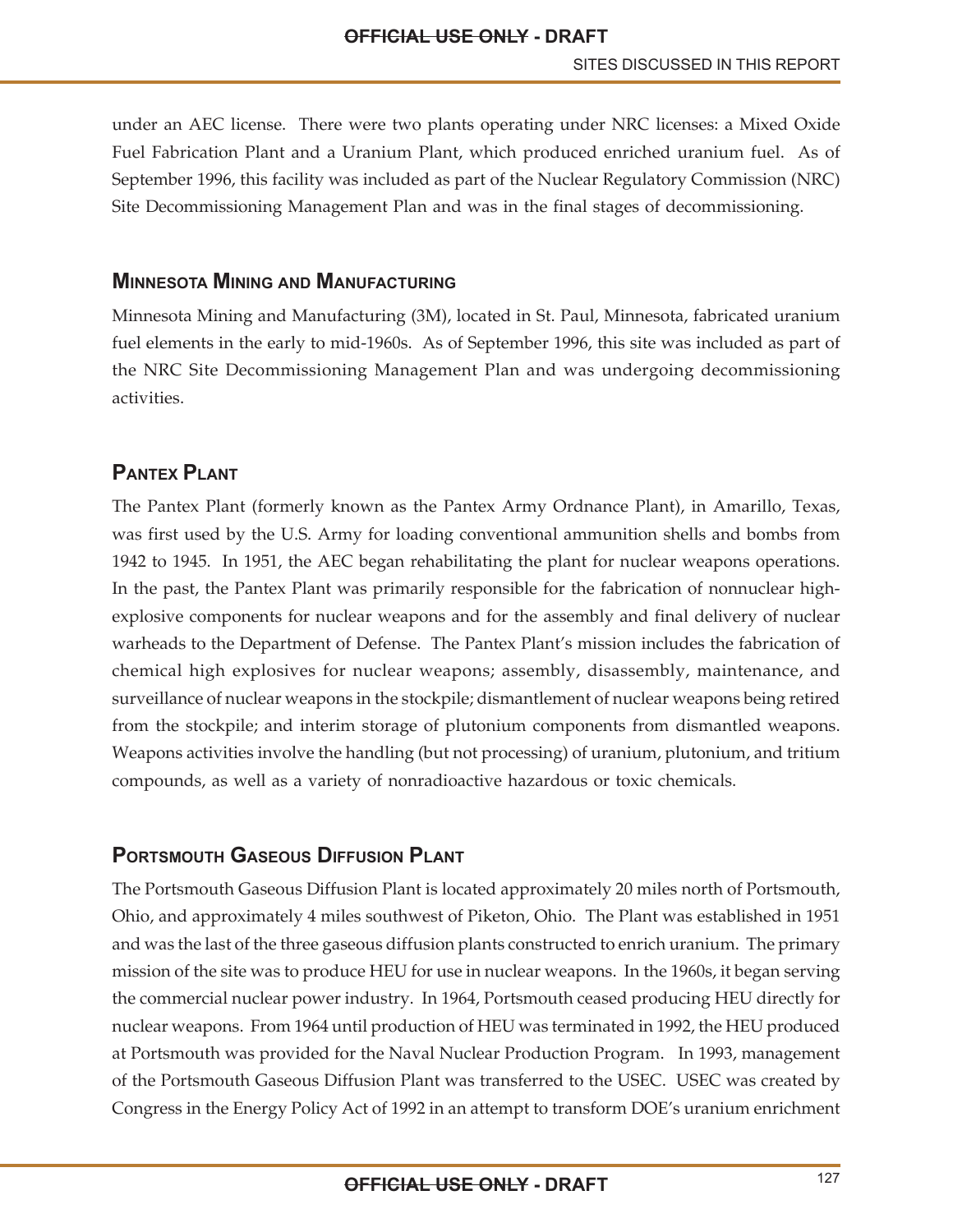enterprise into a profitable business. As part of this activity, the Portsmouth Gaseous Diffusion Plant produces enriched uranium for civilian power reactors.

# **UNITED NUCLEAR CORPORATION, CHEMICAL OPERATIONS PLANT**

The United Nuclear Corporation Chemical Operations Plant was built in 1956 and is located in Hematite, Missouri. Processing capabilities included conversion of uranium (in gaseous form) to uranium compounds and uranium metal, operation of a small scrap recovery facility, and blending of uranium compounds in the formation of pellets in a product form. All operations involving HEU were closed in 1974, and the facility was decontaminated. As of September 1996, the Plant was operating as an LEU facility.

#### **WELDON SPRING, MISSOURI**

The Weldon Spring Plant is about 30 miles west of St. Louis, Missouri, and consists of a chemical plant and a quarry. Located on the site of a former Army ordnance production facility, Weldon Spring operated from 1956 to 1966 to sample and refine uranium ore for the AEC and manufacture production reactor fuel. The site is currently known as the Weldon Spring Site Remedial Action Project and is undergoing environmental restoration.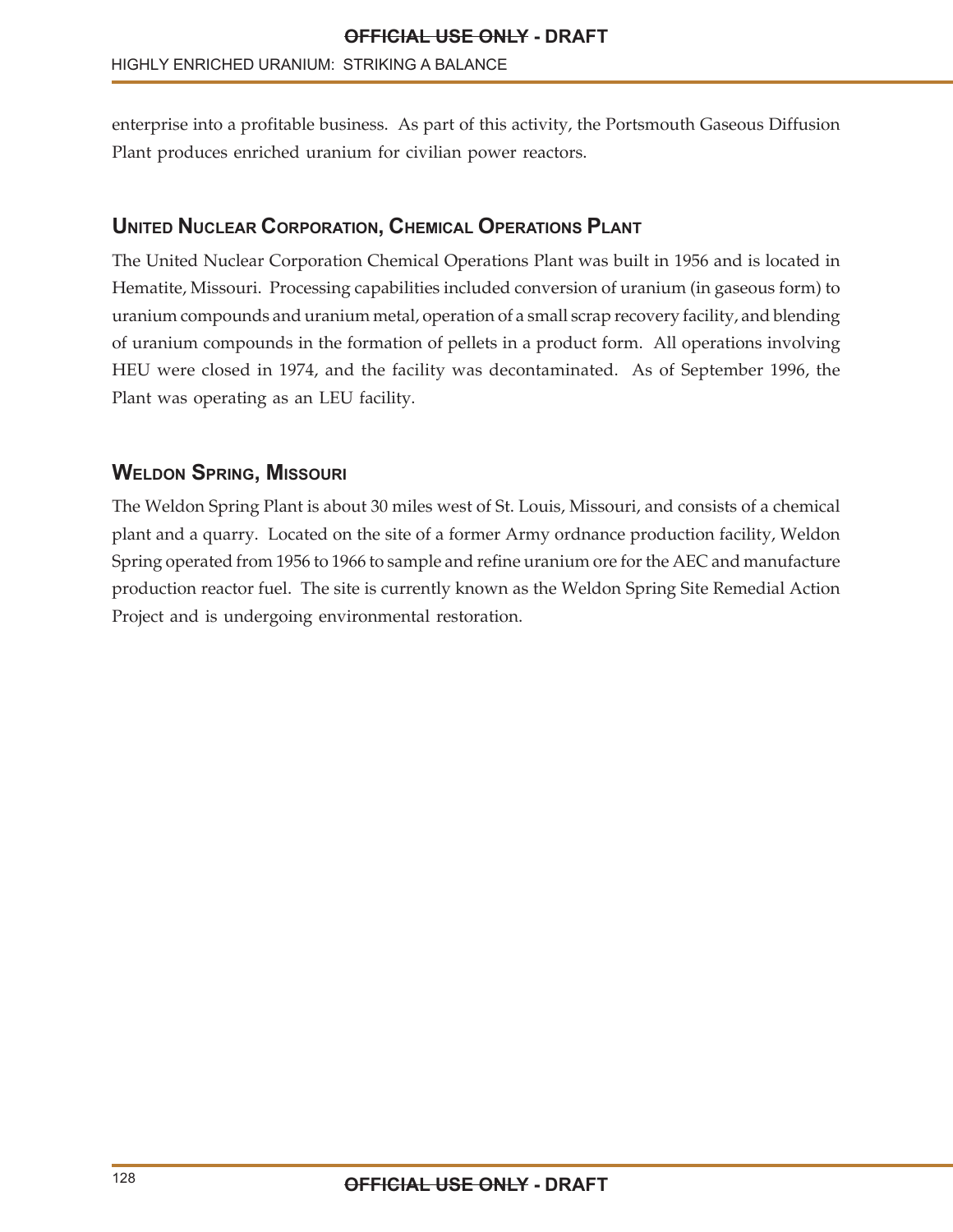

#### **AEROJET-GENERAL NUCLEONICS**

Aerojet-General Nucleonics, a subsidiary of the Aerojet-General Corporation, is located in San Ramon, California. From the late 1950s to the early 1970s, Aerojet-General Nucleonics was the prime contractor involved in developing nuclear rocket engine technology as part of the NERVA program, which ended in 1971.

# **AMCHITKA ISLAND TEST SITE**

In October 1965, October 1969, and November 1971, three underground nuclear tests were conducted at the Amchitka Island Test Site in Alaska. The first test, named Project Long Shot, had a yield of approximately 80 kilotons and was part of the Vela Uniform Program. The second test,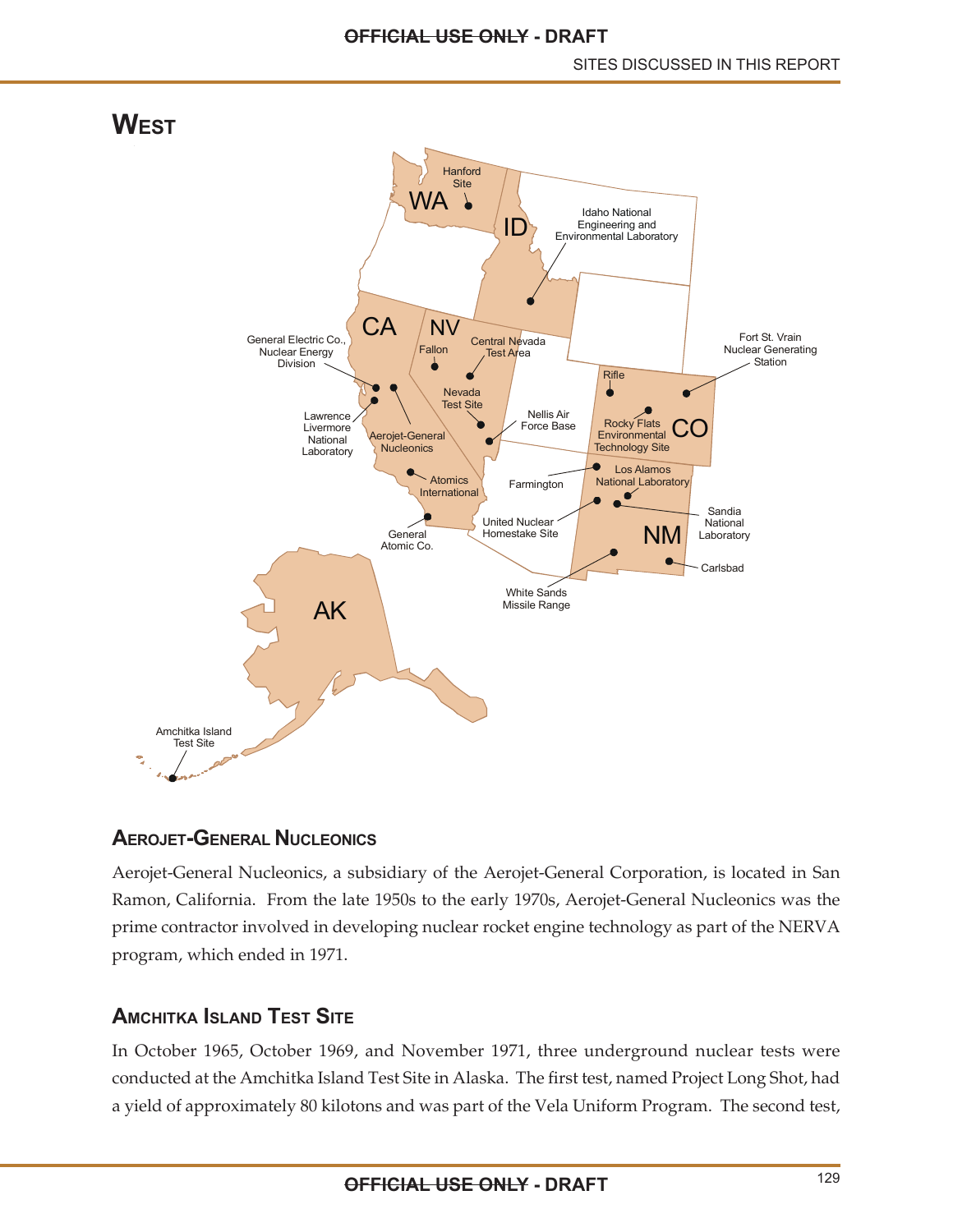named Project Milrow, had a yield of one megaton and was a weapons-related test. The third test, named Project Cannikin, had yield of less than five megatons and was also a weaponsrelated test. As of the date of this report, the site is undergoing environmental restoration.

#### **ATOMICS INTERNATIONAL**

Atomics International (a subsidiary of North American Aviation, Inc.) operated the Liquid Metal Engineering Center (LMEC), located in Canoga Park, California, as part of the AEC's sodium breeder program. Beginning in 1966, Atomics International utilized HEU in conducting research primarily related to the development of sodium-cooled nuclear power plants and space power systems and as fuel for Training, Research, Isotope, General Atomics (TRIGA) reactors. In 1978, LMEC was renamed as Energy Technology Engineering Center and was operated by Rockwell International. As of the date of this report, this facility has been decommissioned.

#### **CARLSBAD, NEW MEXICO**

The Project Gnome test was conducted in bedded salt approximately 31 miles southeast of Carlsbad, New Mexico, in December 1961. The purpose of the test was to determine the effects and products of a nuclear explosion in a salt medium. This underground nuclear detonation had a yield of 3 kilotons and was part of the Plowshare Program. As of the date of this report, the site is undergoing environmental restoration.

#### **CENTRAL NEVADA TEST AREA, NEVADA**

In January 1968, a subsurface nuclear test, named Project Faultless, was conducted at the Central Nevada Test Area. Project Faultless was detonated to determine the suitability of the area for additional testing. The site was decommissioned in 1973 and is currently undergoing environmental restoration.

#### **FALLON, NEVADA**

In October 1963, an underground nuclear test, named Project Shoal, was conducted at Fallon, Nevada. Project Shoal was designed to determine the behavior and characteristics of seismic signals generated by nuclear detonations and to differentiate them from seismic signals generated by earthquakes. This detonation had a yield of 12 kilotons and was part of the Vela Uniform Program. As of the date of this report, the site is undergoing environmental restoration.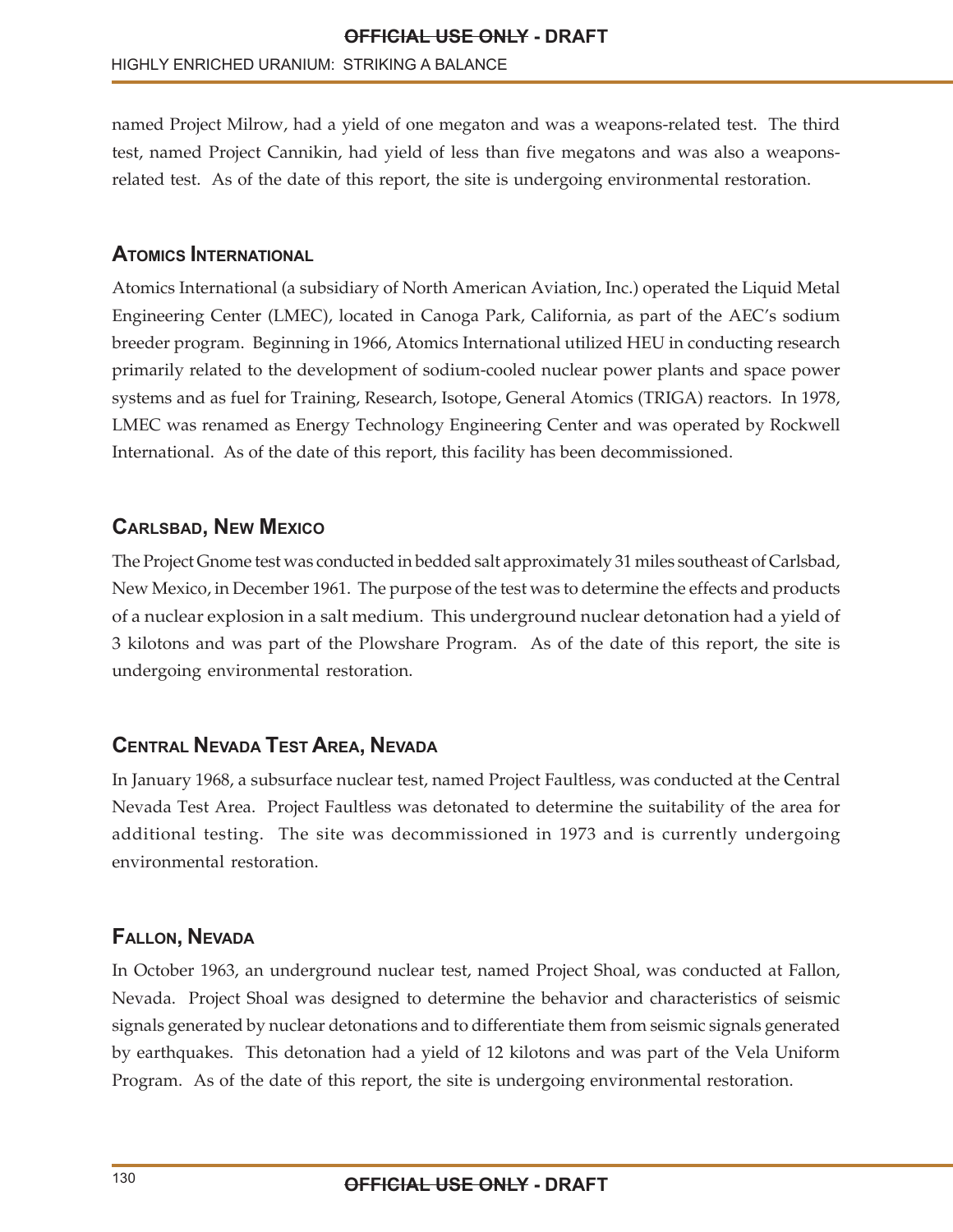# **FARMINGTON, NEW MEXICO**

The Gasbuggy Site, located approximately 55 miles east of Farmington, New Mexico, was the location of a single subsurface nuclear test in December 1967. The purpose of the test was to determine whether or not nuclear explosions would stimulate release of natural gas not recoverable by conventional methods. This detonation had a yield of 29 kilotons and was part of the Plowshare Program. As of the date of this report, the site is undergoing environmental restoration.

# **FORT ST. VRAIN NUCLEAR GENERATING STATION**

The Fort St. Vrain Nuclear Generating Station, operated by the Public Services Company of Colorado, is a high-temperature, gas-cooled reactor located in Platteville, Colorado. Fort St. Vrain first produced power in December 1976 with a capacity of 342 megawatts and used HEU fuel enriched to approximately 93.15 percent. In August 1989, the Fort St. Vrain reactor was shut down and subsequently decommissioned.

# **GENERAL ATOMIC COMPANY**

Beginning in 1959, the General Atomic Company operated a facility in San Diego, California, that developed and fabricated nuclear fuel for TRIGA reactors, the AEC's Space Nuclear Propulsion Program and gas-cooled reactors, including Fort St. Vrain. This facility had HEU for blending of fuel material, and extrusion and finishing of fuel elements. In 1996, General Atomic began decommissioning the site.

# **GENERAL ELECTRIC COMPANY**

The General Electric Company, Nuclear Energy Division, was located in San Jose, California. From the late 1950s to the mid-1970s, General Electric fabricated uranium fuel elements for use as reactor fuel and for research and development.

# **HANFORD SITE**

The Hanford Site is located in southeastern Washington State just north of Richland. The site was established in early 1943 as part of the Manhattan Project with a purpose of building the first fullsize reactors for the production of plutonium for nuclear weapons. Although defense production was a primary mission, the site now focuses on environmental restoration and waste management and related scientific and environmental research. As of September 1996, Hanford stored small quantities of HEU.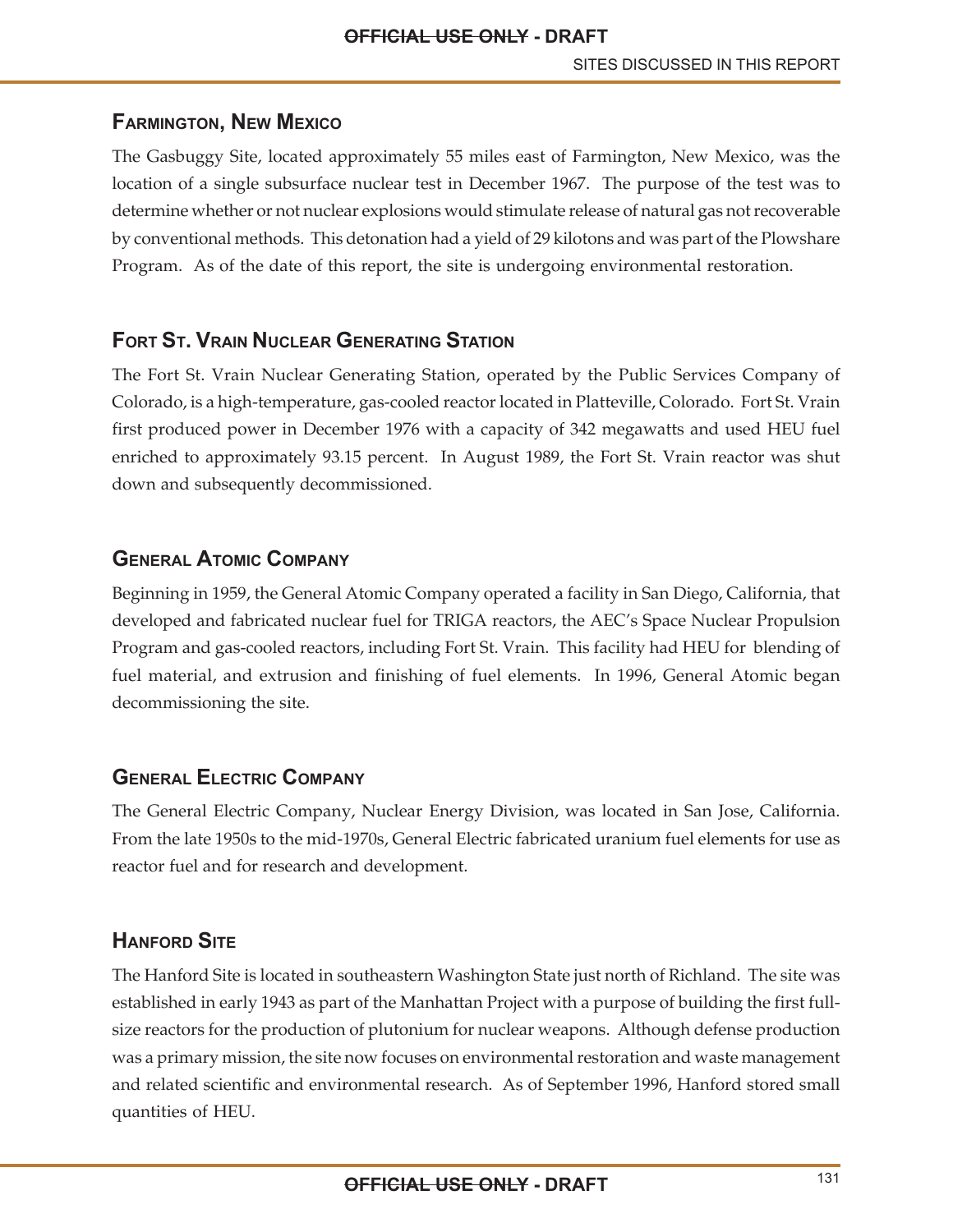#### **IDAHO NATIONAL ENGINEERING AND ENVIRONMENTAL LABORATORY**

The Idaho National Engineering and Environmental Laboratory (INEEL) was established in 1949 as the National Reactor Testing Station with a purpose of providing an isolated location where prototype nuclear reactors could be designed, built, and tested. It is located near Idaho Falls, Idaho and is comprised of the INEEL and the Argonne National Laboratory - West (ANL-W). Over 52 research and test reactors at the INEEL have been used through the years to test reactor systems, fuel and target designs, and overall reactor safety. Facilities at INEEL that have used HEU include the Advanced Test Reactor, Engineering Test Reactor, Experimental Breeder Reactor II, Idaho Chemical Processing Plant, Materials Testing Reactor, and the Naval Reactor Facility. The Experimental Breeder Reactor II is located on the ANL-W portion of the INEEL site and was used to demonstrate the Integral Fast Reactor concept. The Idaho Chemical Processing Plant reprocessed spent reactor fuels in order to recover enriched uranium and other materials.

#### **LAWRENCE LIVERMORE NATIONAL LABORATORY**

The Lawrence Livermore National Laboratory (LLNL) was established in 1952 as a nuclear weapons design laboratory and was formerly known as the Lawrence Radiation Laboratory. Its facilities are near Livermore, California. LLNL is a multidisciplinary research and engineering facility engaged in a variety of programs for DOE and other Government agencies. LLNL maintains research, design, development, testing (including nuclear testing), surveillance, assessment, and certification capabilities in support of the Stockpile Stewardship and Management Program.

#### **LOS ALAMOS NATIONAL LABORATORY**

The Los Alamos National Laboratory (LANL) was established as a nuclear weapons design laboratory in 1943 and was formerly known as the Los Alamos Scientific Laboratory. Its facilities are located about 25 miles northwest of Santa Fe, New Mexico. LANL is a multidisciplinary research and engineering facility engaged in a variety of programs for DOE and other Government agencies. LANL maintains research, design, development, testing (including nuclear testing), surveillance, assessment, and certification capabilities in support of the Stockpile Stewardship and Management Program. Since the end of the Cold War, LANL has conducted pit surveillance and has manufactured some nonnuclear components due to termination of the nuclear weapons mission at other DOE sites.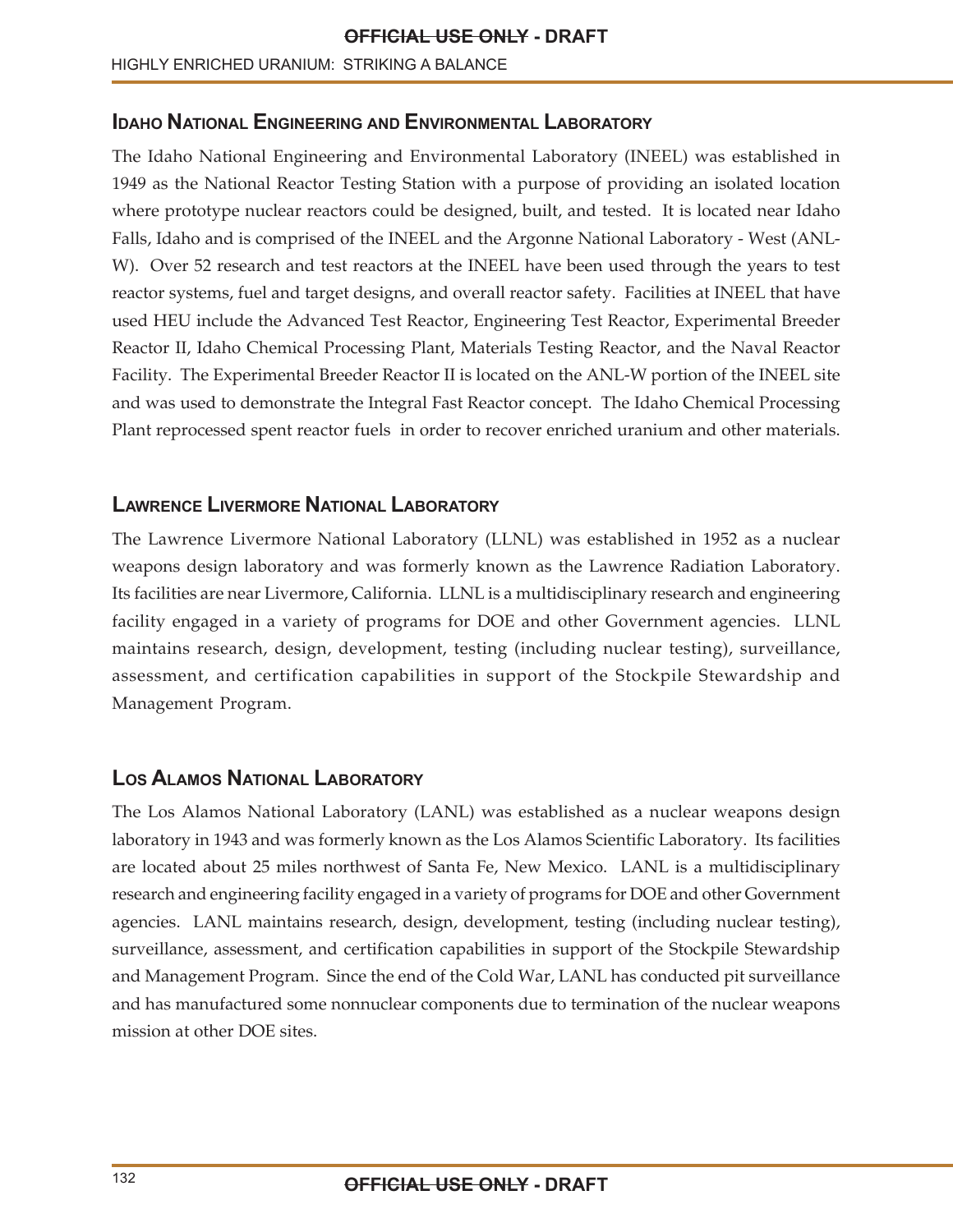# **NELLIS AIR FORCE BASE**

Nellis Air Force Base is located approximately 8 miles north of Las Vegas, Nevada, and covers more than 11,000 acres. The primary mission at Nellis is to advance the training of combat aircrews. Additionally, the Air Force conducts follow-on operational testing and tactics development and evaluation using the latest weapons systems. From 1957 through 1963, five nuclear tests were conducted at Nellis. Of these, four were storage transportation tests and one was a safety experiment.

# **NEVADA TEST SITE**

The Nevada Test Site (NTS) is about 65 miles northwest of the city of Las Vegas. The primary mission of NTS is to ensure the safety and reliability of the Nation's nuclear weapons stockpile. The first nuclear test at NTS was conducted in January 1951, with the last nuclear test occurring September 1992. Since the signing of the *Threshold Test Ban Treaty* in 1974, NTS has been the only U.S. site used for nuclear weapons testing. Today, the site retains the capability to resume testing, if authorized.

# **RIFLE, COLORADO**

The AEC conducted the Rulison and Rio Blanco tests under the Plowshare Program to increase natural gas production from low-permeability sandstone. The Project Rulison detonation took place in September 1969 in a sandstone formation near Rifle, Colorado, and consisted of a yield of 40 kilotons. In May 1973, the Project Rio Blanco test, which was located approximately 36 miles northwest of Rifle, consisted of the nearly simultaneous detonation of three 33-kiloton devices.

# **ROCKY FLATS ENVIRONMENTAL TECHNOLOGY SITE**

The Rocky Flats Environmental Technology Site (RFETS), formerly known as the Rocky Flats Plant, is near Golden, Colorado. Established in 1951, RFETS was one of the major nuclear weapons component fabrication sites. It began manufacturing HEU, plutonium, and depleted uranium pit parts in 1952. Ceasing nuclear component production in 1990, RFETS is no longer part of the DOE nuclear weapons complex. With the discontinuation of nuclear component production, the RFETS mission now focuses on special nuclear materials stabilization, and deactivation and decommissioning of facilities.